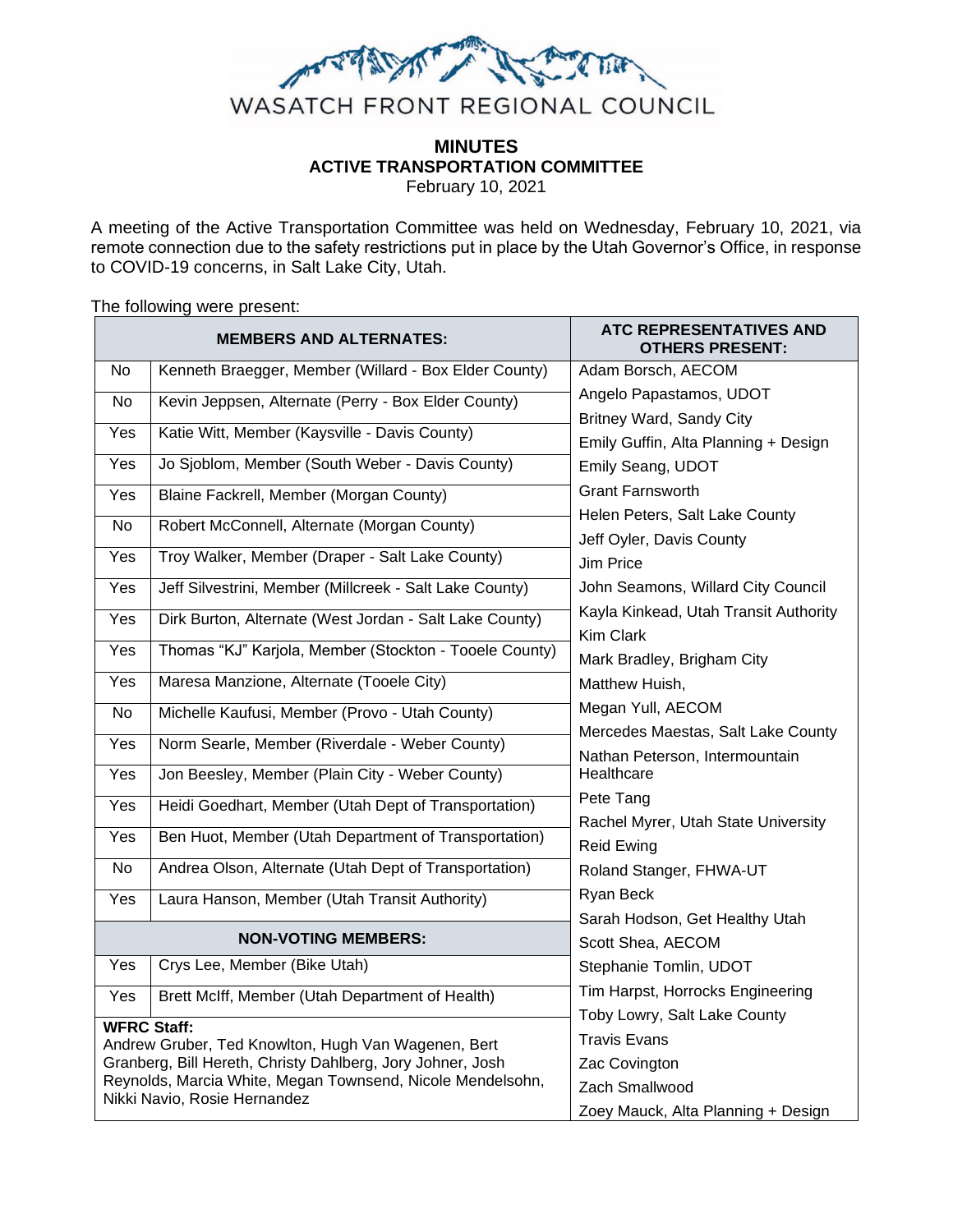### **1. Introductions and Consent Agenda [00:00:01]**

Mayor Jo Sjoblom, Chair, called the meeting to order at 9:46am.

### **a. Welcome New Members [00:04:18]**

Mayor Jo Sjoblom welcomed new committee members and guests. Introductions were made via roll call.

### **b. ACTION: Approval of Minutes [00:06:40]**

Mayor Sjoblom entertained a motion to approve the minutes of the Active Transportation Committee meeting held on October 14, 2020. A motion was made by Mayor Troy Walker and seconded by Mayor Katie Witt, that the minutes be approved without changes. The affirmative motion carried unanimously.

### **2. Chair Report [00:07:24]**

### **a. Introduction to the ATC**

Mayor Sjoblom introduced herself and thanked Mayor Troy Walker, Vice Chair, and Mayor Jeff Silvestrini for their service in the Active Transportation Committee. She asked Mayor Walker to speak a few words. Mayor Walker reported that active transportation has seen huge strides over the last few years, and he is pleased to see the milestones that have been accomplished. **[00:11:05]** Hugh Van Wagenen, WFRC Active Transportation Planner, introduced himself and reminded the committee members that the Active Transportation Committee is an advisory committee to the Regional Growth Committee (RGC) which focuses on long-range transportation planning issues, and also to the Transportation Coordinating Committee (TransCom) which programs the federal funding that comes through WFRC's short range planning. **[00:21:55]** Mr. Van Wagenen displayed the 2020 Active Transportation Goals and invited group dialogue to assist in developing Goals for 2021. There was a brief discussion held regarding the goals among the committee. Mr. Van Wagenen reported he will collect all the feedback from today's meeting and other suggestions and create a new set of goals to be presented and discussed at the next ATC meeting on March 10, 2021.

### **b. Potential Legislative Action on Infrastructure [00:35:00]** Andrew Gruber, WFRC, reported on possible legislative action involving the authorization of additional investments in infrastructure during this legislative session.

**c. Why is your Organization Interested in Active Transportation?** This item has been tabled for discussion at a future ATC meeting.

### **3. Public Comment [00:42:18]**

Mayor Sjoblom opened the meeting for public comment. **[00:42:24]** Blaine Fackrell, Morgan County, provided his comments regarding the lack of trails in Morgan County.

**4. Discussion led by UDOT: How do we increase the number and quality of applications to the Transportation Investment Fund Active funding pool? (Goal 2: Build) [00:43:33]** Stephanie Tomlin, UDOT Transportation Planner, reported on the Transportation Investment Fund (TIF) Active funding and project prioritization. She provided an overview of the TIF Active requirements – where they originated, and discussed regionally important projects/map, as well as the TIF Active project eligibility requirements.